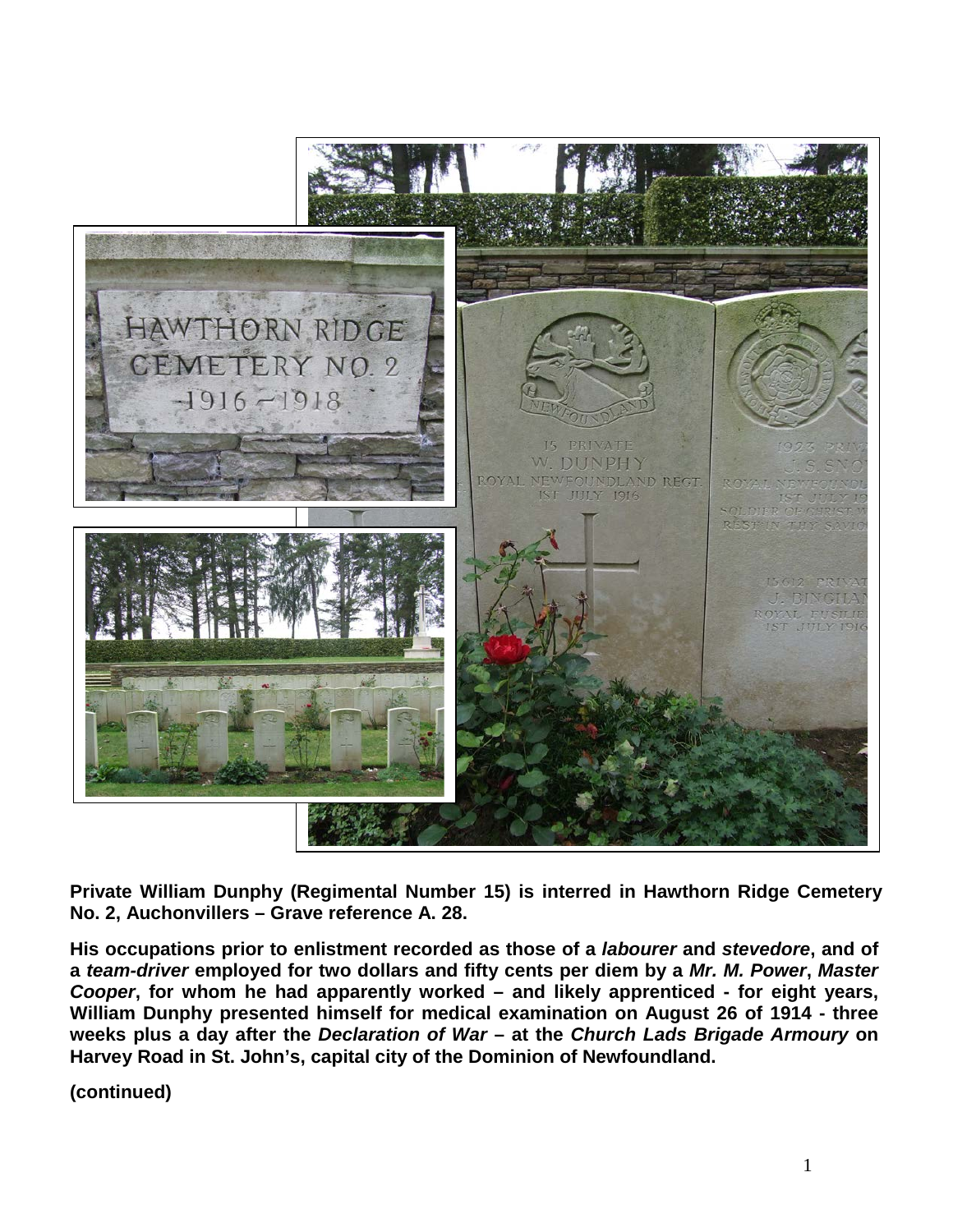**The examination was a procedure which was to pronounce him as…***Fit for Foreign Service.*

**Seven days afterwards, on September 2, William Dunphy once again was to be found at the**  *C.L.B. Armoury***, on this occasion to enlist, engaged at the daily private soldier's pay of a single dollar, plus a ten-cent per diem** *Field Allowance***. A recruit of the First Draft, he was likely now ordered to the tented area by that time established on the shores of** *Quidi Vidi Lake* **in the East End of St. John's where a four-five week course of training was by now under way.**

**The regimental authorities were now also busy, preparing for the transport of this, the first body of volunteers, to** *overseas* **- and later to** *active* **– service.**

**At the beginning of the month of October a large number of the new recruits underwent attestation; Private William Dunphy was one of that number, taking his oath of allegiance on October 1.**

**Two days later, after the Newfoundland contingent – it was not as yet a battalion – of 'A' and 'B' Companies had paraded through the city, it embarked onto the Bowring Brothers' vessel** *Florizel* **which was awaiting in St. John's Harbour.** 

**Private Dunphy and his comrades-in-arms of the** *First Five Hundred* **– also to be known to history as the** *Blue Puttees* **– were now to sit on board ship for the best part of a day as it was not to be until the morrow that** *Florizel* **would sail to the south coast of the Island and to its rendezvous with the convoy carrying the Canadian Division across the Atlantic.**

**(Right above:** *The image of Florizel at anchor in the harbour at St. John's is by courtesy of Admiralty House Museum***.)**

**(Right:** *Fort George, constructed in the latter half of the eighteenth century, still serves the British Army to this day***. – photograph from 2011)**

**In the United Kingdom this first Newfoundland contingent was to train in three venues during the late autumn of 1914 and then the winter of 1914-1915: firstly in southern England on the Salisbury Plain; then in Scotland at** *Fort George* **– on the Moray Firth close to Inverness; and lastly at Edinburgh Castle where the unit was to provide the first garrison from outside the British Isles.** 

**(Right:** *The venerable Edinburgh Castle dominates the city from its position on the summit of Castle Hill***. – photograph from 2011)**





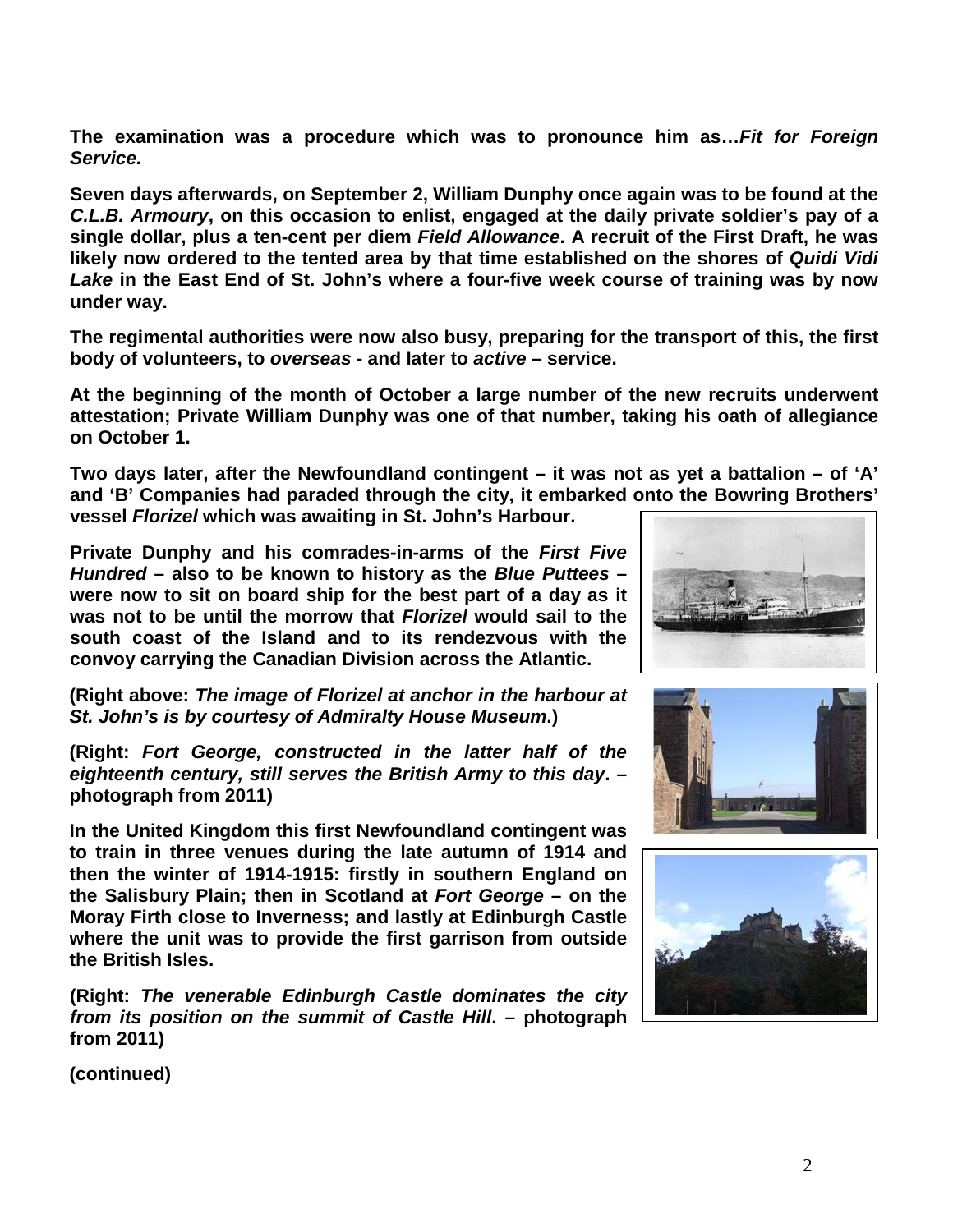**Some three months later, on May 11, and some seven weeks into spring – although in Scotland there was apparently still snow - the entire Newfoundland unit – by now, 'A' and 'B' Companies re-enforced by 'C', 'D', and 'E' - was ordered moved from the Scottish capital to** *Stobs Camp***, all under canvas and south-eastwards of Edinburgh, in the vicinity of the town of Hawick.**

**It was to be at** *Stobs Camp* **that the Newfoundland contingent received the reenforcements from home – 'F' Company which arrived on July 10, 1915 - that would bring its numbers up to that of British Army establishment battalion strength\*. The now-formed 1st Battalion of the Newfoundland Regiment was thus rendered eligible to be ordered on '***active service***'.**

**\****The number was approximately fifteen hundred, sufficient enough to furnish four 'fighting' companies, two reenforcement companies and a headquarters staff.*

**On occasion, so the records show, Private Dunphy was to find that parades were not to his liking and thus he declined at times to be present; the same records show him often having been penalized for these absences. In his defence, if there** *be*  **any, it could be said that the records of other soldiers show that he often had plenty of company\*.**



*\*Private Dunphy, during the period that the Regiment spent in the United Kingdom, accumulated a total of seventy-two days…confined to barracks…or similar punishment.*

**(Right above:** *The Newfoundland Regiment marches past on the training ground at Stobs Camp and is presented with its Colours on June 10, 1915.* **– by courtesy of Reverend Wilson Tibbo and Mrs. Lillian Tibbo)**

**At the beginning of that August of 1915, the four senior Companies, 'A', 'B', 'C' and 'D' – Private Dunphy among their ranks - were then sent south from** *Stobs Camp* **to undergo a final two weeks of training, as well as an inspection by the King, at Aldershot. This force, now designated the 1st Battalion, was thereupon attached to the 88th Brigade of the 29th Division of the (British) Mediterranean Expeditionary Force.**

**Meanwhile the two junior Companies, the later-arrived 'E' and aforementioned 'F', were ordered transferred to Scotland's west coast, to Ayr, there to provide the nucleus of the newly-forming 2nd (***Reserve***) Battalion.**

**Private Dunphy during the posting to Aldershot was to spend five days in the Connaught Military Hospital – from August 4 to 8 (inclusive) - receiving treatment for scabies.**

**(Right above:** *George V, by the Grace of God, of the United Kingdom of Great Britain and Ireland and of the British Dominions beyond the Seas, King, Defender of the Faith, Emperor of India* **– the photograph is from** *Bain News Services* **via the** *Wikipedia* **web-site.)**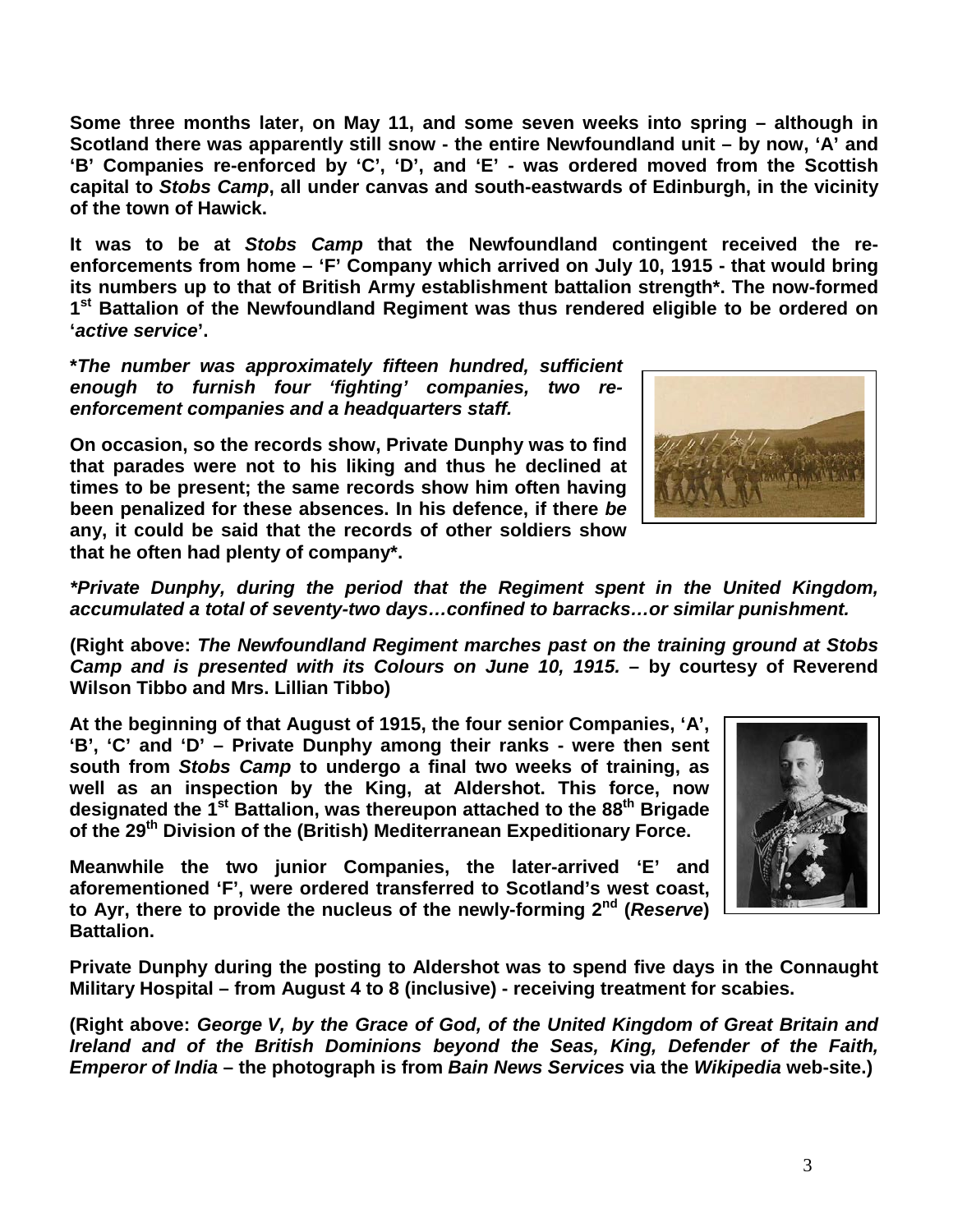**It was also during this period while at Aldershot that, on August 14, Private Dunphy reenlisted, on this occasion for the** *duration of the war\****.**

**\****At the outset of the War, perhaps because it was felt by the authorities that it would be a conflict of short duration, the recruits enlisted for only a single year. As the War progressed, however, this was obviously going to cause problems and the men were encouraged to re-enlist***.**

**(Right:** *Some of the personnel of 'A', 'B', 'C' and 'D' Companies of the 1st Battalion of the Newfoundland Regiment at Aldershot in August of 1915, prior to its departure to active service on the Gallipoli Peninsula*  **– from** *The Fighting Newfoundlander* **by Col. G.W.L. Nicholson, C.D.)**



WHITE STAR-DOMINION

**On August 20 of 1915, the Newfoundland Battalion had embarked in the Royal Navy Harbour of Devonport onto the requisitioned passenger-liner** *Megantic* **for passage to the Middle East and to the fighting against the Turks.** 

**There, a month later – having spent some two weeks billeted in British barracks in the vicinity of the Egyptian capital, Cairo - on September 20, the 1st Battalion was to land at** *Suvla Bay* **on the** *Gallipoli Peninsula***.**

**(Right above:** *The image of Megantic, here in her peace-time colours of a 'White Star Line' vessel, is from the Old Ship Picture Galleries web-site***.)**

**(Right:** *Newfoundland troops on board a troop-ship anchored at Mudros: either Megantic on August 29, Ausonia on September 18, or Prince Abbas on September 19 – Whichever the case, they were yet to land on Gallipoli***. – from Provincial Archives)**

**(Right:** *Kangaroo Beach, where the officers and men of the 1st Battalion, Newfoundland Regiment, landed on the night of September 19-20, 1915, is to be seen in the distance at the far end of Suvla Bay. The remains of a landing-craft are still clearly visible in the foreground on 'A' Beach***. – photograph taken in 2011)**

**(Right:** *A century later, the area, little changed from those faroff days, of the Newfoundland positions at Suvla, and where the 1st Battalion was to serve during the fall of 1915* **– photograph from 2011)**

**\* \* \* \* \***

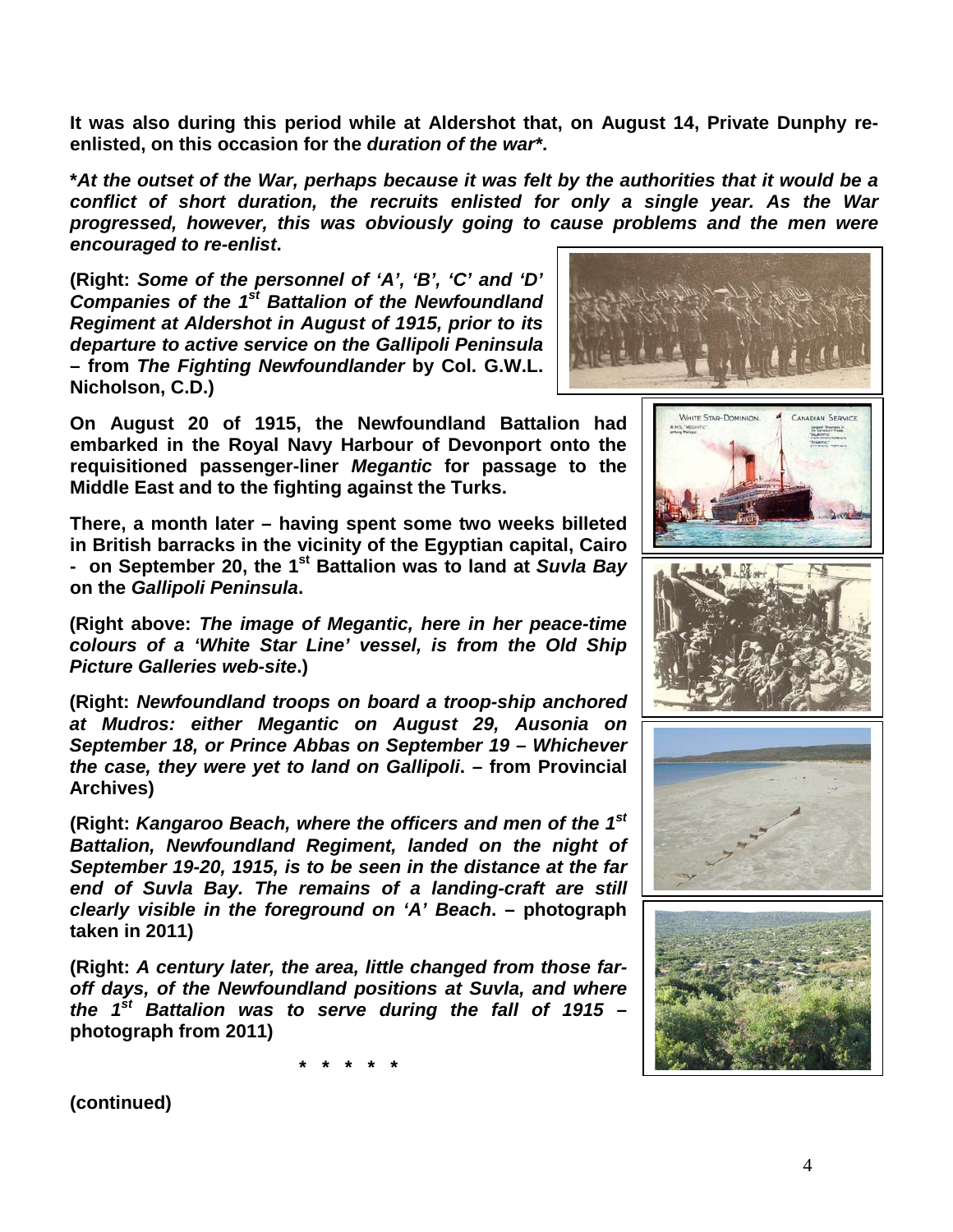**On October 4, 1915, while at Suvla Bay, Private Dunphy was diagnosed as suffering from a venereal problem. He was evacuated from there on an unspecified hospital ship and admitted on October 10 into the Government Hospital** *Zag a Zig***, at Dumanhour, Alexandria, for medical attention. He was then to be discharged from there** *to duty* **on November 11, a month later, to the British Base Depot at Sidi Bishr, also in the vicinity of the port-city of Alexandria.**



**(Right above:** *one of the major thoroughfares in the Egyptian naval-base city of Alexandria, at or about the time of the Great War* **– from a vintage post-card)**

**There at Sidi Bishr Private Dunphy was to recommence his disciplinary misdemeanours, to be punished on five separate occasions there and on a single occasion, December 12, when he must have spent a few days at the nearby Mustapha Convalescent Depot. These problems were to continue during the remaining period of his military service.**

**It was not to be until January 26 of the New Year, 1917, that he reported back** *to duty* **with the Newfoundland Battalion. By that date the unit had been evacuated from the** *Gallipoli Peninsula* **(see immediately below) and was encamped at Suez awaiting further orders.**

**\* \* \* \* \***

**When the Newfoundlanders had landed from their transport ship at** *Suvla Bay* **on the night of September 19-20, 1915, they had disembarked into a campaign that was already on the threshold of collapse.**

**Not only in the area where the Newfoundland Battalion were to serve but, even ever since the very first days of the operation in April of 1915, the entire** *Gallipoli Campaign,* **including the operation at** *Suvla Bay,* **had proved to be little more than a debacle:** 

**Flies, dust, disease, the frost-bite and the floods – and of course the casualties inflicted by an enemy who was to fight a great deal better than the British High Command\* had ever anticipated – were eventually to overwhelm the British-led forces and those of the French, and it would finally be decided to abandon not only** *Suvla Bay* **but the entire**  *Gallipoli* **venture.**



**(Right:** *An un-identified Newfoundland soldier in the trenches at Suvla Bay –* **from** *Provincial Archives***)**

*\*Many of the commanders chosen were second-rate, had been brought out of retirement, and had little idea of how to fight – let alone of how to win. One of the generals at Suvla, apparently, had handed in his resignation during the Campaign and had just gone home.* 

**November 26 would see the nadir of the Newfoundland Battalion's fortunes at Gallipoli; a freak rain-, snow- and ice-storm was to strike the** *Suvla Bay* **area and the subsequent floods had wreaked havoc amongst the forces of both sides. For several days, survival rather than the enemy was to be the priority.**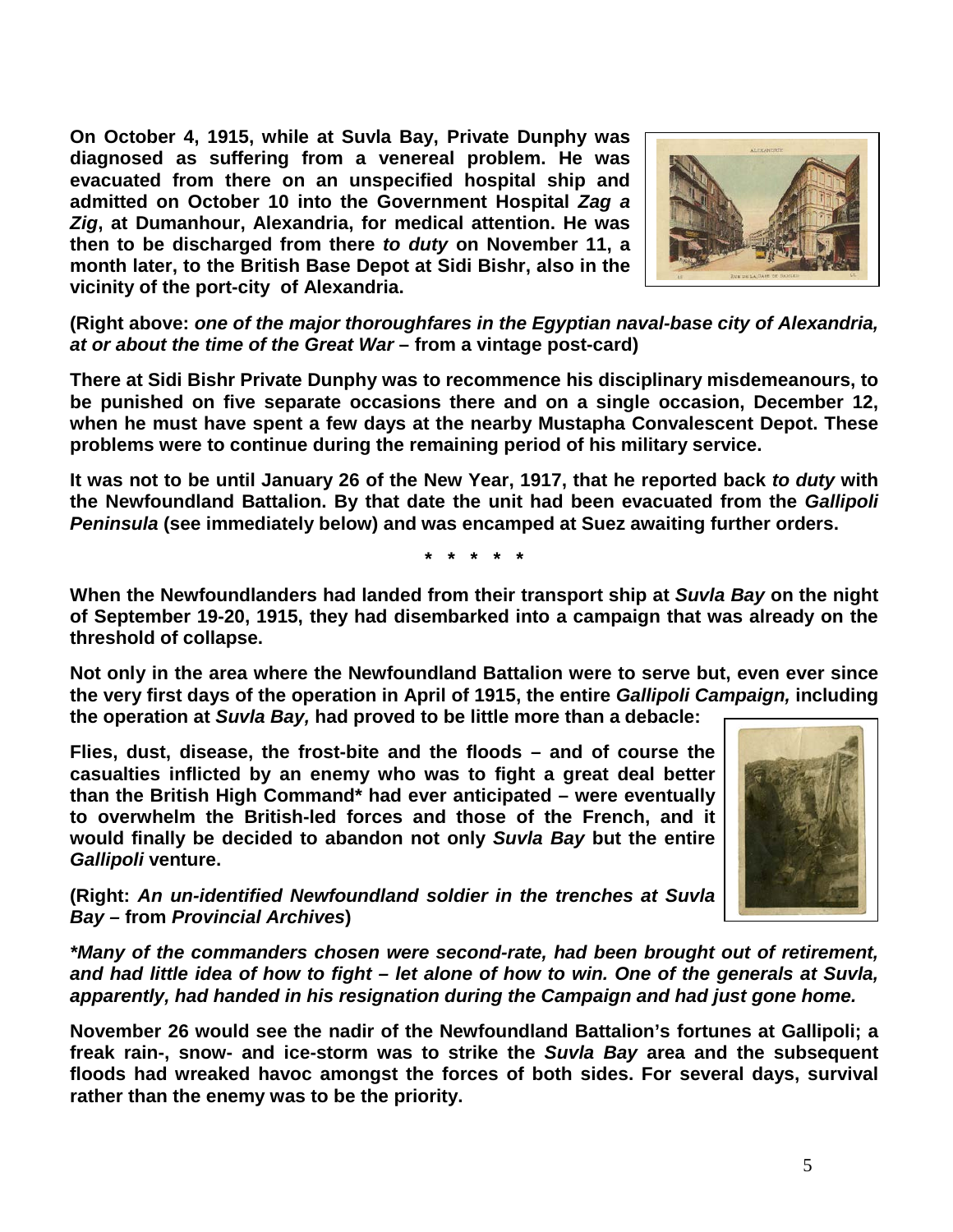**There were to be many casualties on both sides, some of them, surprised by the sudden inundation of their positions, fatalities who had drowned in their trenches – although no Newfoundlanders were to be among that number. Numerous, however, were those afflicted by trench-foot and by frost-bite.**

**On the night of December 19-20, the British had abandoned the area of** *Suvla Bay* **– the Newfoundlanders, the only non-British unit to serve there, to form a part of the rear-guard. Some of the Battalion personnel had been evacuated to the nearby island of Imbros, some to Lemnos, further away, but in neither case was the respite to be of a long duration; the 1st Battalion was to be transferred only two days later to the area of** *Cape Helles***, on the western tip of the** *Gallipoli Peninsula***.**

**(Right:** *Cape Helles as seen from the Turkish positions on the misnamed Achi Baba, positions which were never breached: The Newfoundland positions were to the right-hand side of the picture***. – photograph from 2011)**

**The British, Indian and** *Anzac* **forces – the Australian and New Zealand Army Corps was also to serve at** *Gallipoli* **– had now only been marking time until a complete withdrawal of the**  *Peninsula* **could be undertaken.** 

**This final operation would take place on the night of January 8-9, the Newfoundland Battalion to furnish part of the British rear-guard on this second occasion also.**

**(Right:** *'W' Beach at Cape Helles as it was only days before the final British evacuation* **– from** *Illustration***)**

*\*Lieutenant Owen Steele of St. John's, Newfoundland, is cited as having been the last soldier of the Mediterranean Expeditionary Force to step into the final small boat to sail from the Gallipoli Peninsula.*

**(Right:** *'W' Beach almost a century after its abandonment by British forces in that January of 1916 and by the Newfoundlanders who were to be the last soldiers off the beach***:** *Vestiges of the wharves in the black-and-white picture are still to be seen.* **– photograph from 2011)**

**Immediately after the British had evacuated the entire** *Gallipoli Peninsula* **in January of 1916, the Newfoundland Battalion was to be ordered to the Egyptian port-city of Alexandria, to arrive there on the 15th of that month. The Newfoundlanders were then to be immediately transferred southward to the vicinity of Suez, a port at the southern end of the Canal which bears the same name, there to await further orders since, at the time, the subsequent destination of the British 29th Division had yet to be decided\*.**







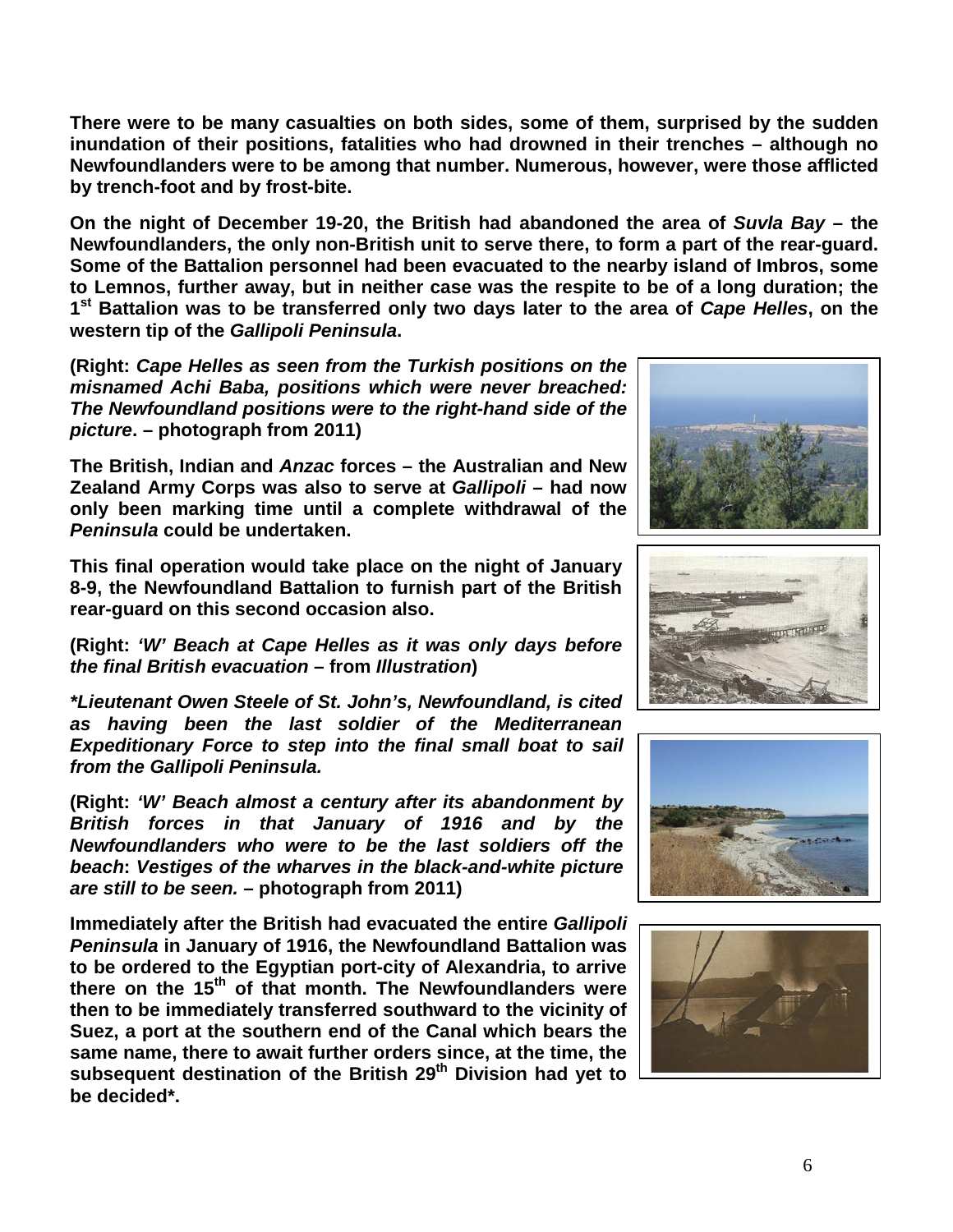*\*Bulgaria had entered the conflict on the side of the Central Powers, and Salonika was soon to become a theatre of war.*

**(Preceding page:** *The British destroy their supplies during the final evacuation of the Gallipoli Peninsula. The men of the 1st Battalion of the Newfoundland Regiment were among the last to leave on two occasions, at both Suvla Bay and Cape Helles***. – photograph taken from the battleship** *Cornwallis* **from**  *Illustration***)**



**(Right above:** *Port Tewfiq at the south end of the Suez Canal as it was just prior to the Great War* **– from a vintage post-card)**

**After a two-month interim spent in the vicinity of Port Suez, the almost six-hundred officers and** *other ranks* **of the 1st Battalion were to board His Majesty's Transport** *Alaunia* **at Port Tewfiq, on March 14 to begin the voyage through the**  *Suez Canal* **en route to France. The Newfoundlanders would disembark eight days afterwards in the Mediterranean portcity of Marseilles, on March 22.**



**(Right above:** *British troops march through the port area of the French city of Marseilles***. – from a vintage post-card)**

**Some three days after the unit's disembarkation on March 22, the Newfoundland Battalion's train was to find its way to the small provincial town of Pont-Rémy, a thousand kilometres to the north of Marseilles. It had been a cold, miserable journey, the blankets provided for the troops having inexcusably travelled unused in a separate wagon.**

**Having de-trained at the local station at two o'clock in the morning, the Newfoundlanders were now still to endure the long, dark march ahead of them before they would reach their billets at Buigny l'Abbé.**

**It is doubtful if many of those tired soldiers were to pay much attention to the slow-moving stream flowing under the bridge over which they had then marched on their way from the station. But some three months later** *the Somme* **was to become a part of their history.**

**(Right:** *A languid River Somme as seen from the bridge at Pont-Rémy* **– photograph from 2010)**

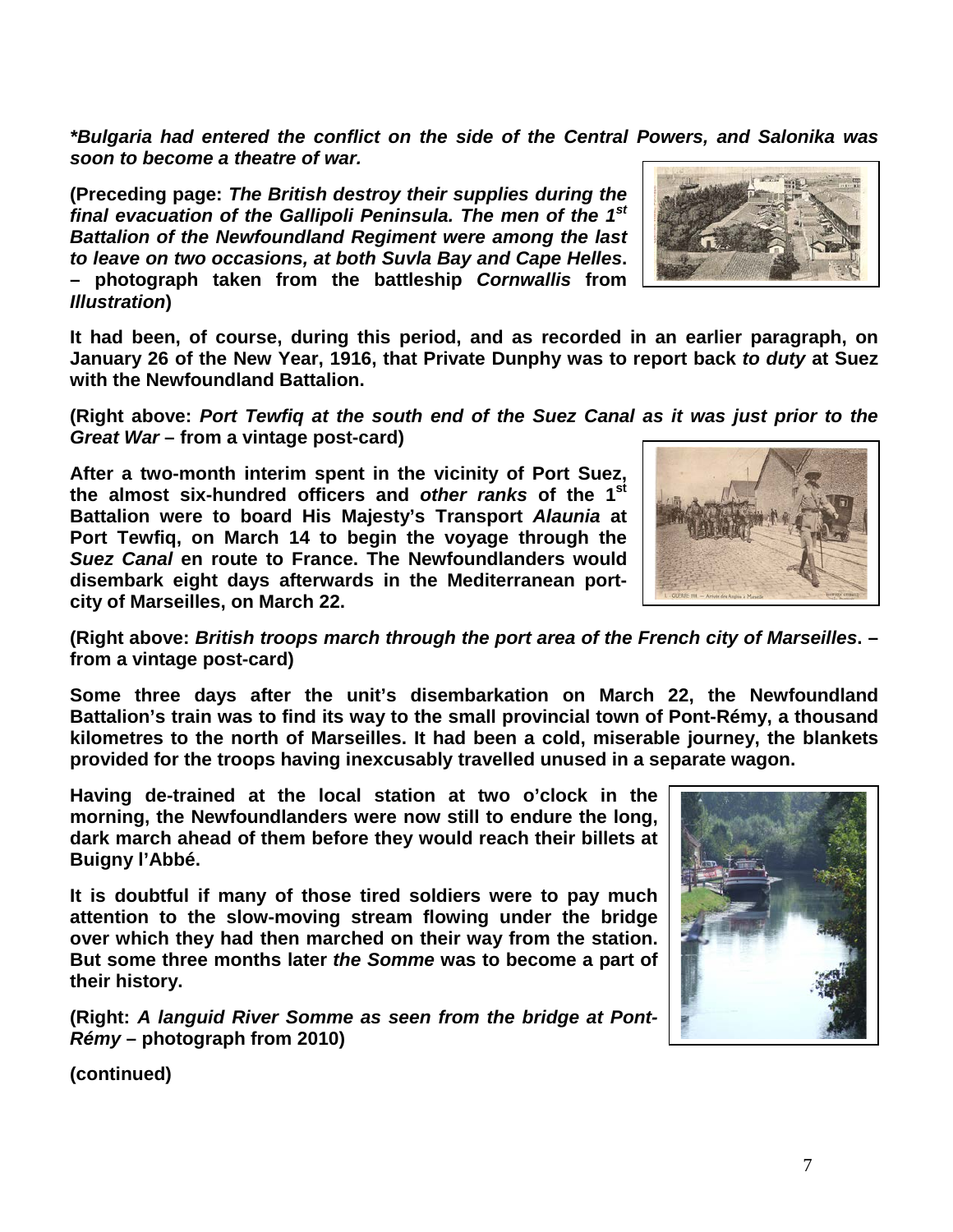**On April 13, the 1st Battalion had subsequently marched into the village of Englebelmer – perhaps some fifty kilometres in all from Pont-Rémy - where it would be billeted, would receive re-enforcements from Scotland via Rouen and, in two days' time, would be introduced into the communication trenches of the** *Western Front.*

**Just days following the Newfoundland Battalion's arrival on the** *Western Front***, two of the four Companies – 'A', and 'B' – were to take over several support positions from a British unit\* before the entire Newfoundland unit was to then be ordered to move further up for the first time into forward positions on April 22.**

*\*It should be said that the Newfoundland Battalion and two-hundred men of the Bermuda Rifles who were serving at the time in the 2nd Lincolnshire Regiment Battalion, were then the only units at the Somme from outside the British Isles - true also on the day of the attack on July 1.*

**(Right below:** *A part of the re-constructed trench system to be found in the Newfoundland Memorial Park at Beaumont-Hamel* **– photograph from 2009(?))**

**Having then been withdrawn at the end of that April to the areas of Mailly-Maillet and Louvencourt where they would be based for the next two months, the Newfoundlanders were soon to be preparing for the upcoming British campaign of that summer, to be fought on the ground named for the languid, meandering river,** *the Somme***, that flowed – and still does so today – through the region.** 

**If there is one name and date in Newfoundland history which is etched in the collective once-national memory, it is that of Beaumont-Hamel on July 1 of 1916; and if any numbers are remembered, they are those of the eight-hundred who went**  *over the top* **in the third wave of the attack on that morning, and of the sixty-eight unwounded present at muster some twenty-four hours later\*.**



**(Right above:** *Beaumont-Hamel: Looking from the British lines down the hill to Y Ravine Cemetery which today stands atop part of the German front-line defences: The Danger Tree is to the right in the photograph***. – photograph taken in 2009)**

**(Right:** *A view of Hawthorn Ridge Cemetery Number 2 in the Newfoundland Memorial Park at Beaumont-Hamel* **– photograph from 2009(?))**

*\*Perhaps ironically, the majority of the Battalion's casualties was to be incurred during the advance from the third line of British trenches to the first line from where the attack proper was to be made, and while struggling through British wire laid to protect the British positions from any German attack.*

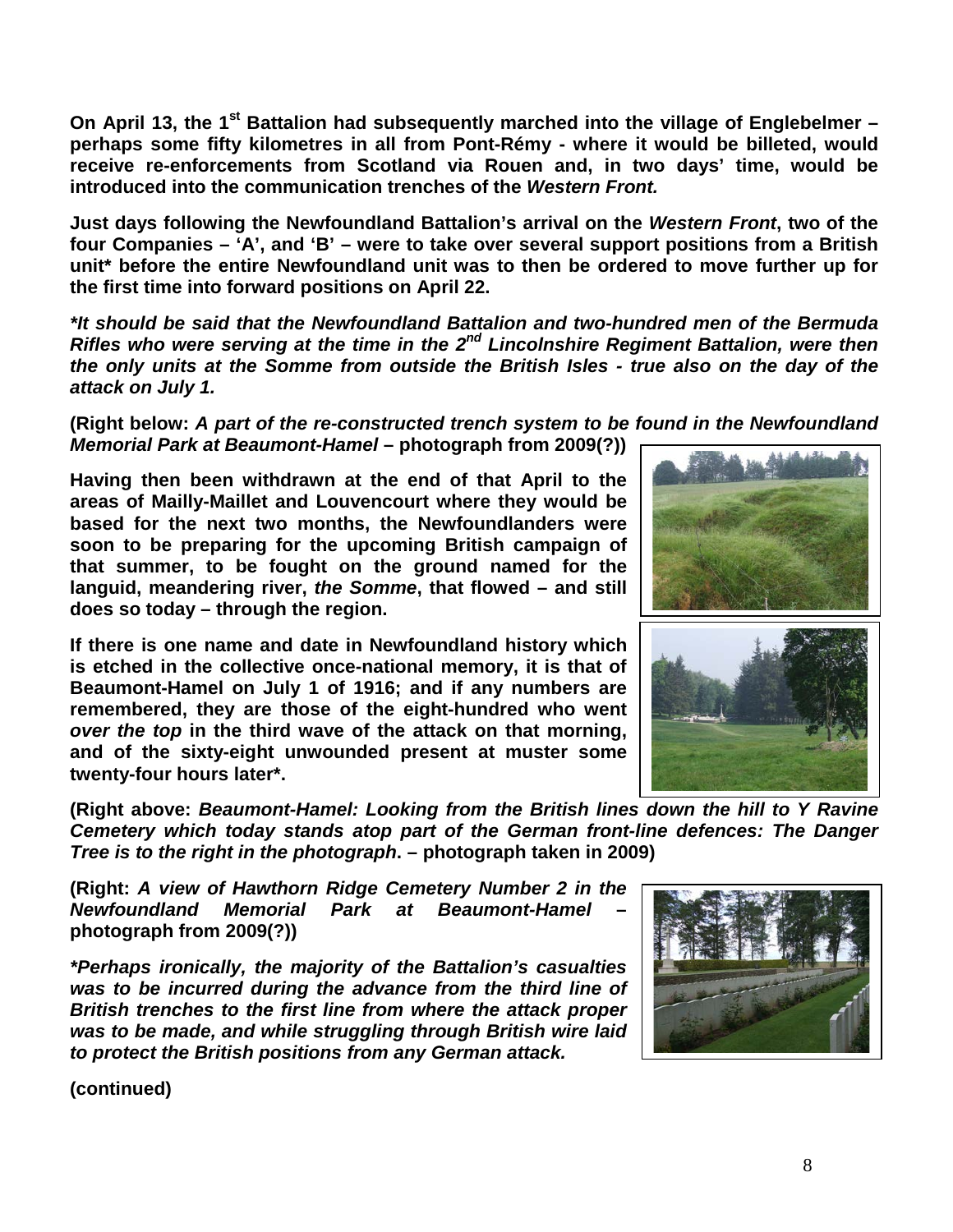**There are other numbers of course: the fiftyseven thousand British casualties incurred in four hours on that same morning of which nineteen-thousand were recorded as having been** *killed in action* **or** *died of wounds***.** 

**It was to be the largest disaster** *ever* **in the annals of the British Army…and, perhaps just as depressing, the butchery of** *the Somme* **was to continue for the next four and a half months.**



**(Right above:** *Beaumont-Hamel is a commune, not a village***. – photographs from 2010 and 2015)**

*In fact, Beaumont-Hamel was a commune – it still exists today – at the time comprising two communities: Beaumont, a village on the German side of the lines, and Hamel which was behind those of the British. No-Man's-Land, on which the Newfoundland Memorial Park lies partially today, was on land that separated Beaumont from Hamel.* 



**(Right:** *A grim, grainy image purporting to be Newfoundland dead awaiting burial after Beaumont-Hamel –* **from…?)**

**The son of Martin Dunphy, fireman on the SS** *Kite***, of 23, Princes Street - later of Barter's Hill - in St. John's, and of Catharine Dunphy (née** *Walsh***, deceased by the time of her son's death), he was also brother to several siblings\*.**

*\*According to Roman Catholic Parish Records they were: William-Joseph (born 1892), to John Patrick (born 1894)\*\*, to a second John Patrick (born 1897), to Bridget (born 1898), to James-Francis (born 1899) and to Patrick (born 1901).*

**\*\****Private John Patrick Dunphy of the 1st Battalion, Newfoundland Regiment (Regimental Number 44) was to serve at Suvla Bay, Gallipoli, where '…he was sitting on a fire-step with his cup of tea…when a bullet ricocheted off a periscope, struck him in the head and killed him instantly'. He died on December 12, 1915.*

**(Right:** *The grave marker of Private John Dunphy in Azmak Cemetery, Gallipoli* **– photograph from 2011)**

**Private Dunphy was at first reported as** *missing in action* **at Beaumont-Hamel, during the fighting of that first day of** *the Somme***, July 1, 1916, while serving with 'A' Company. Six months later, on December 31, 1916, he was officially** *presumed dead***.**